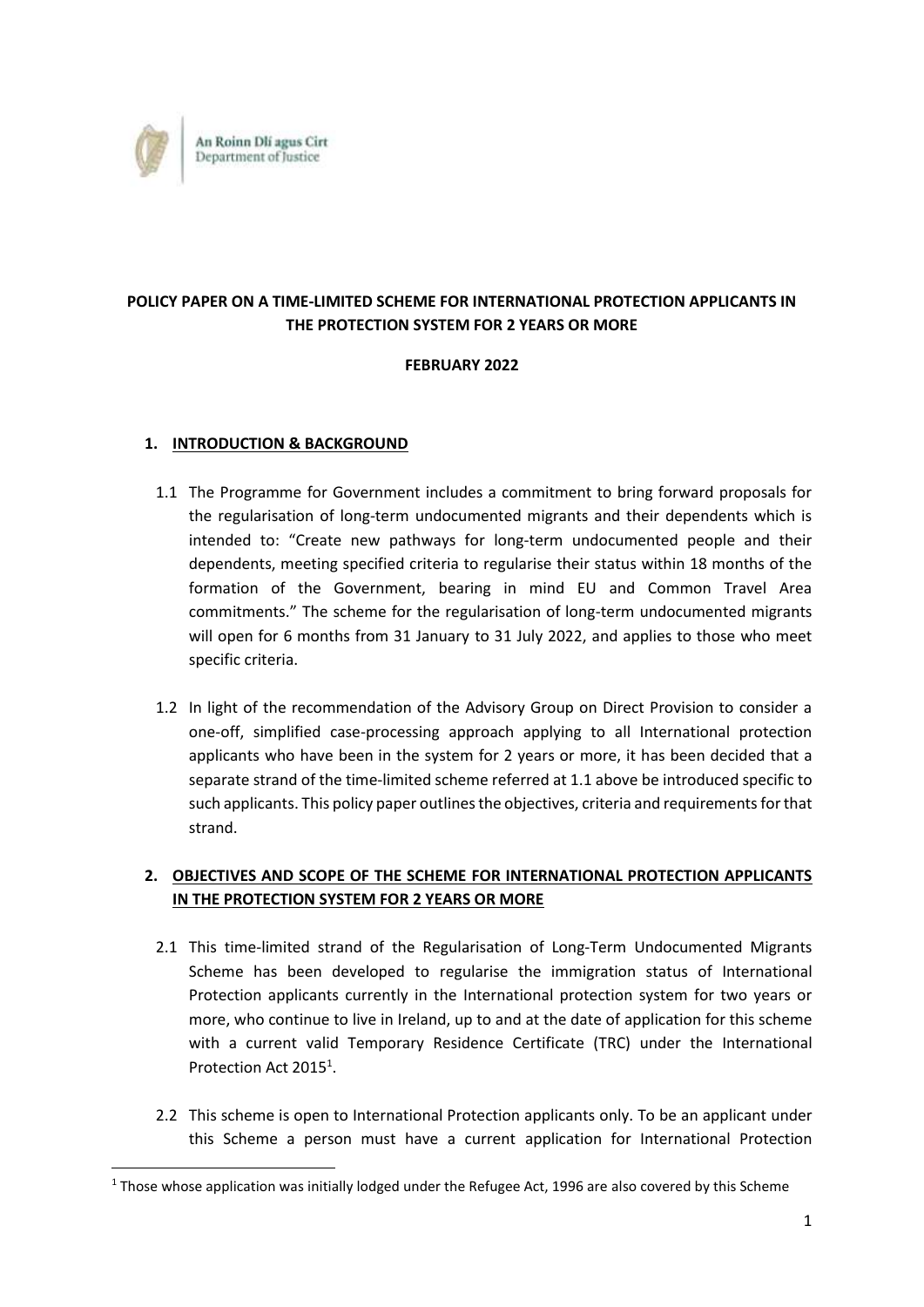submitted and accepted as per section 1[5](#page-0-0) of the International protection Act  $2015<sup>1</sup>$  and meet the relevant eligibility criteria. This scheme is not open to individuals who do not have a live application for International Protection in the State or individuals who have been applicants for International Protection in the State for less than two years.

## **3. ELIGIBILITY REQUIREMENTS**

- 3.1 For the purposes of this scheme an applicant must be a current applicant for International Protection in the State – anyone who has been issued a decision letter from the Ministerial Decisions Unit or who has previously withdrawn their application is no longer an applicant for International Protection and is not eligible for this scheme.
- 3.2 The applicant must be in the International Protection Application Process for at least 2 years prior to the commencement date of the scheme, 7th February 2022. The applicant must have resided continuously in the State, as required by the International Protection Act 2015, with a Temporary Residence Certificate (TRC) for at least the 2 year period immediately prior to the opening date for this scheme i.e. 7 February 2022 and continue to reside in the State at the date of application under this Scheme. The starting date for the International Protection Application Process is when the applicant presents in person at the International Protection Office (IPO) (Section 15 of the International Protection Act 2015) and is issued with a Temporary Residence Certificate (TRC) with an ID number and a date of issue on or before 6 February 2020.
- 3.3 It is intended to disregard a short period of absence from the State for a period up to a maximum of 60 days. Proof of permission to leave the State will not be sought. The applicant must provide documentary evidence of continued presence in the State. See section 5 below for details of such documentation
- 3.4 Each applicant for this scheme must submit an individual application. In the case of minor applicants, the parent / guardian must make an application on behalf of their minor child. Each member of the family who meets the eligibility criteria will be contacted individually and must submit a separate application which will be assessed in its own right.
- 3.5 Applications may also be made on behalf of an applicant by a legal representative where a letter of authority is received with the application form.
- 3.6 With regards to applicants who are unaccompanied minors and in the care of TUSLA, the agency may apply on their behalf for this scheme.
- 3.7 Consent from the other biological parent is required in shared/joint custody arrangements. The child's presence in the State gives no rights to visit or reside in the State to the other biological parent. It should be noted that this scheme does not include provision for an application to be made in respect of a child cared for by an applicant by virtue of an informal fostering/caring arrangement.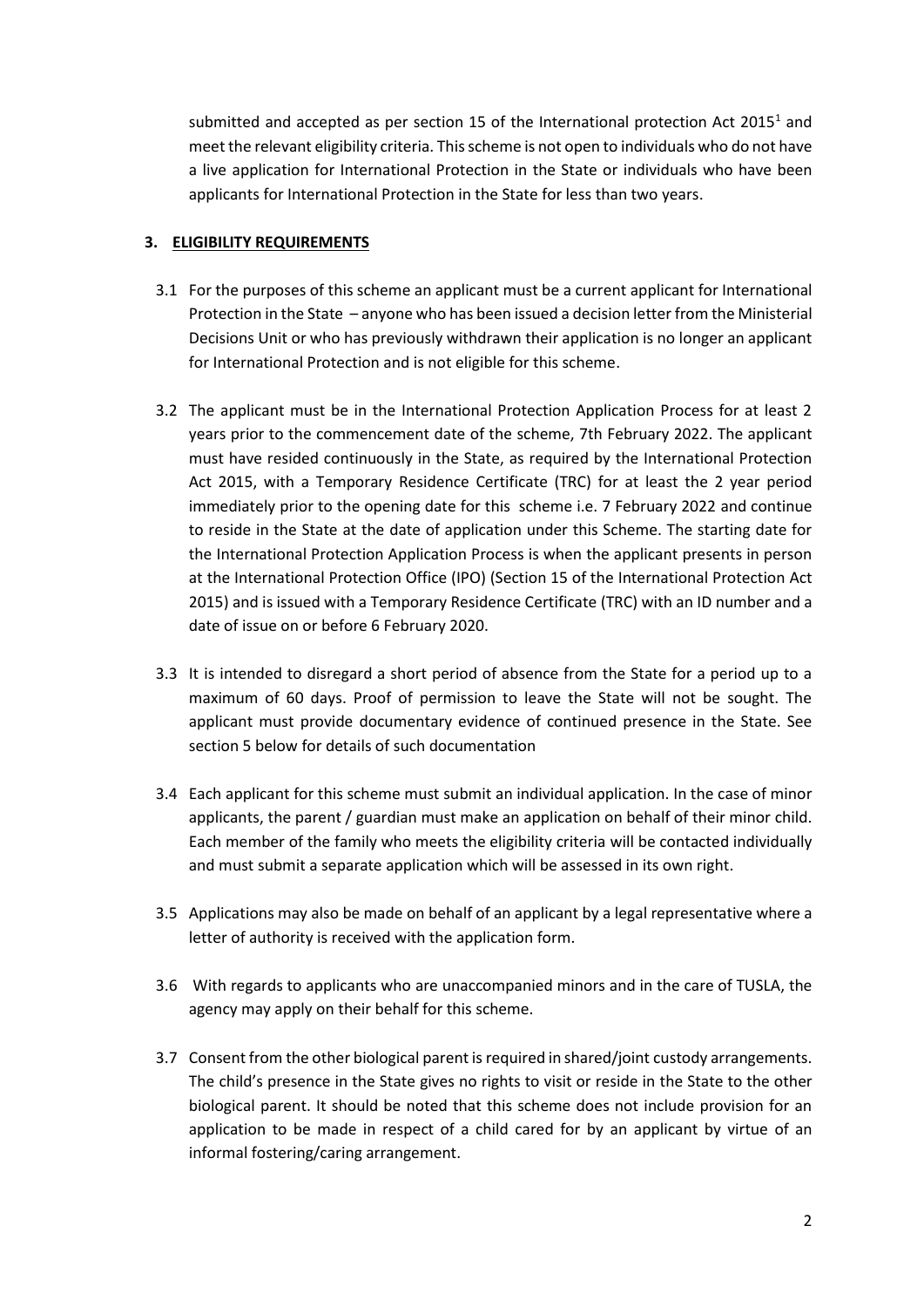- 3.8 Family members of an applicant for this scheme who do not meet this scheme's criteria in their own right, are not eligible under this scheme. Such persons would therefore continue with their existing application for international protection, where applicable, or apply through the Regularisation of Long-Term Undocumented Migrants Scheme, should they meet the required criteria for that scheme.
- 3.9 An applicant for this scheme must not hold a residence permission in the State apart from the Temporary Residence Certificate (TRC) granted under the International Protection Act 2015.
- 3.10 Eligibility under the scheme is also subject to the good character and conduct of an applicant. The officers of the Minister will take into consideration information from An Garda Síochána and other public authorities regarding any behaviour of a criminal nature considered to be contrary to the common good and/or public policy and may refuse to grant a residence permission to any applicant on that basis. The scheme, which is based on the executive authority of the Minister, aims to confer a benefit on applicants and does not involve consideration by the officers of the Minister of any statutory rights to residence arising in respect of an individual. It is a matter for the officers of the Minister to determine whether an applicant satisfies this requirement for the purposes of this scheme and all information relevant to the applicant will be considered. While it is recognised that in relation to criminal charges pending against an applicant, the person enjoys, in criminal law, a presumption of innocence until proven guilty beyond a reasonable doubt, it should be noted that the consideration of good character and good conduct in relation to applications under the scheme is not subject to any presumptions, or the standard or burden of proof, applicable to criminal proceedings. While each case will be considered on its own merits, it is expected that minor convictions will not, of themselves, result in the refusal of an application. All persons in the application process over 16 years of age will be required to undergo Garda vetting.
- 3.11 The applicant should not pose a threat to the security of the State, or another State, through terrorism or support for terrorist activities, through incitement to hatred, through criminal behaviour, or of violence against one or more persons.
- 3.12 This scheme will not create any new entitlements to family reunification, successful applicants can check the Policy Document on Non-EEA Family Reunification<sup>2</sup> to establish if they are eligible to make a separate application under that policy at a future date.
- 3.13 There are no financial requirements i.e. the applicant does not have to prove that they will not be a burden on the State.
- 3.14 Any false or misleading documentation or information provided in the application process will result in the application being refused. Where it comes to light, subsequent to any

1

<sup>2</sup> <https://www.irishimmigration.ie/wp-content/uploads/2021/03/40d69f4ec2f9651beb365b14040b4955.pdf>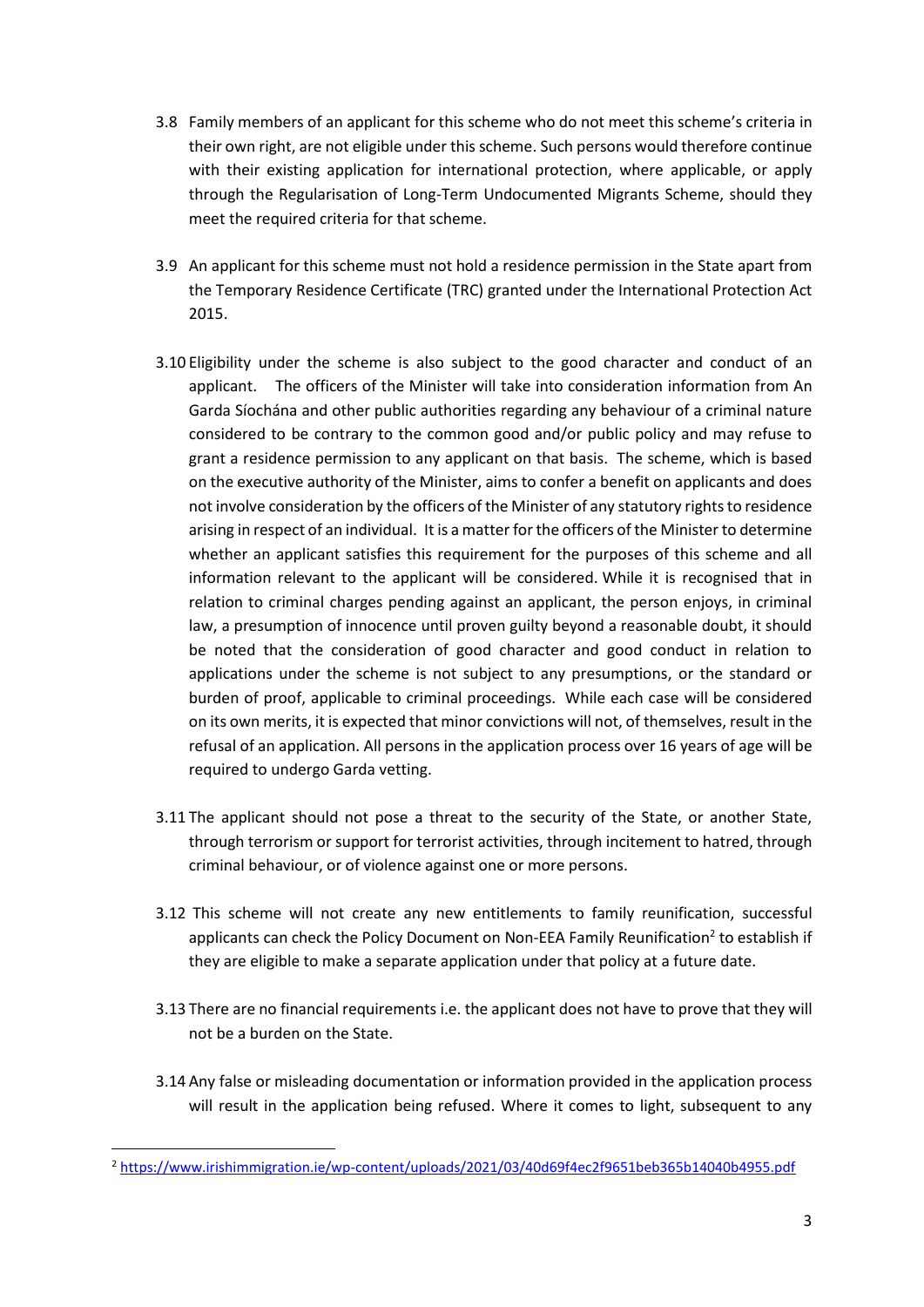grant of permission under this Scheme, that false or misleading documentation was used in the application process, the residence permission will be revoked.

## **4. APPLICATION PROCESS**

- 4.1 Prior to this Scheme being launched, officers of the Minister will write to those applicants identified as being potentially eligible to inform them of the scheme. However, the scheme is open to all applicants who believe they meet the scheme criteria.
- 4.2 The Scheme will operate on an administrative basis by officers of the Minister under the executive power of the Minister for Justice. It will be open for applications for 6 months, commencing on the 7 February 2022 and closing on the 7 August 2022. Late submission will not be accepted.
- 4.3 A PDF application form must be submitted by email and must contain the fully completed application form and all required documentation. This is an editable PDF application form and is available for download at: <http://www.ipo.gov.ie/en/ipo/pages/whatsnew>
- 4.4 All completed applications must be submitted by email to IPRSU@ipo.gov.ie. Applications must be submitted to this email address only. Applications sent to any other email address or by post will not be accepted.
- 4.5 This scheme is separate to your application for International Protection. Information and Documents submitted will not be included in your application for International Protection
- 4.6 However any applicant for this scheme should keep the IPO updated of any changes in relation to their International Protection application, for example a change of address.

### **5. DOCUMENTATION**

- 5.1 In order to make an application under this Scheme, applicants must provide key details to prove eligibility for the time-limited scheme for International Protection applicants. Applicants for this scheme must provide their TRC card number and confirm date of application for international protection. Applicants must also provide documentary evidence of all of the addresses in the State that they lived for the duration of their IP application.
- 5.2 The following list of documentation will be accepted for the purposes of proving continuous residence under this scheme. This list is not exhaustive:
- Documentation from the International Protection Accommodation Services of the Department of Children, Equality, Disability, Integration and Youth
- Social Protection Statements; Utility bills (i.e. from electricity/phone/gas/cable television/broadband provider/mobile phone bills);
- Registration with the Residential Tenancies Board;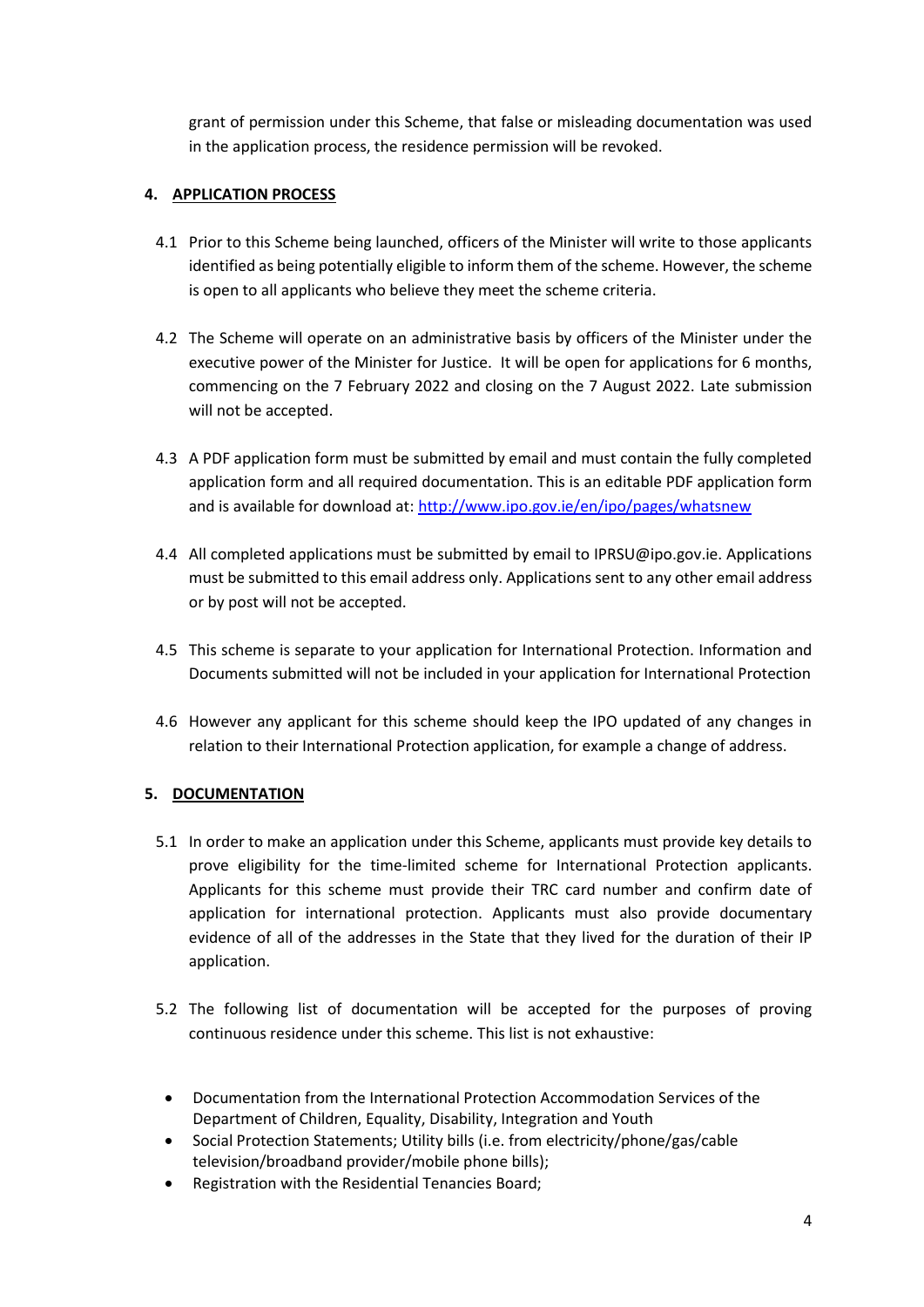- Employment Detail Summary/P60/P45/P21s; or equivalent
- Evidence that the applicant sat the Junior Certificate and Leaving Certificate exams in Ireland,;
- A letter from a school principal in Ireland, confirming attendance at a school if it was in the past five years;
- Statements or other correspondence from bank/building society/credit union including e-Statements with activity in the country (Statements from store cards/catalogue companies are not acceptable)
- Proof of money transfers between the applicant and a third party, carried out at a money transfer facility in the State e.g. Western union)
- Letter from doctor/hospital in Ireland.
- Vaccination passport for children, or COVID-19 vaccination card issued in Ireland.
- Other official correspondence from an Irish state agency e.g. government departments; HSE; Register of Electors/polling card; CAO; An Garda Síochána; Public / Private hospitals, Residential Tenancies Board (RTB) or third level college, Secondary school /training agency, NCT Reports or reminders, An Post, TV Licence, National Government Health Screening Programme(s) and/or;
- Correspondence from an insurance company regarding an active policy (Home or Car Insurance Policy Only).

#### **6. SUCESSFUL APPLICANTS**

6.1 Applicants who are successful under this Scheme will be granted a residence permission under the executive powers of the Minister for Justice, with a letter setting out the conditions of this permission (Stamp 4). Conditions attached to this permission can be found at:

[https://www.irishimmigration.ie/registering-your-immigration-permission/information](https://www.irishimmigration.ie/registering-your-immigration-permission/information-on-registering/immigration-permission-stamps/#stamp-categories)[on-registering/immigration-permission-stamps/#stamp-categories](https://www.irishimmigration.ie/registering-your-immigration-permission/information-on-registering/immigration-permission-stamps/#stamp-categories)

- 6.2 This permission will allow for full access to the labour market for each successful applicant.
- 6.3 The permission will be granted for an initial period of two years. The permission may be renewed after a period of two years for a further three years provided the conditions attached to the initial grant of permission continue to be met. All conditions attached to the immigration permission will be outlined in the grant letter. See below for information on Stamps:

[https://www.irishimmigration.ie/registering-your-immigration-permission/information](https://www.irishimmigration.ie/registering-your-immigration-permission/information-on-registering/immigration-permission-stamps/#:~:text=or%20Swiss%20citizen.-,Stamp%201,work%20without%20an%20employment%20permit)[on-registering/immigration-permission-stamps/#:~:text=or%20Swiss%20citizen.-](https://www.irishimmigration.ie/registering-your-immigration-permission/information-on-registering/immigration-permission-stamps/#:~:text=or%20Swiss%20citizen.-,Stamp%201,work%20without%20an%20employment%20permit) [,Stamp%201,work%20without%20an%20employment%20permit.](https://www.irishimmigration.ie/registering-your-immigration-permission/information-on-registering/immigration-permission-stamps/#:~:text=or%20Swiss%20citizen.-,Stamp%201,work%20without%20an%20employment%20permit)

- 6.4 Qualifying applicants may access state services where they meet the qualifying conditions as determined by the relevant Government departments or agencies.
- 6.5 If you are successful under this scheme, it will not affect your application for Refugee Status or Subsidiary Protection Status. We will continue to assess your application for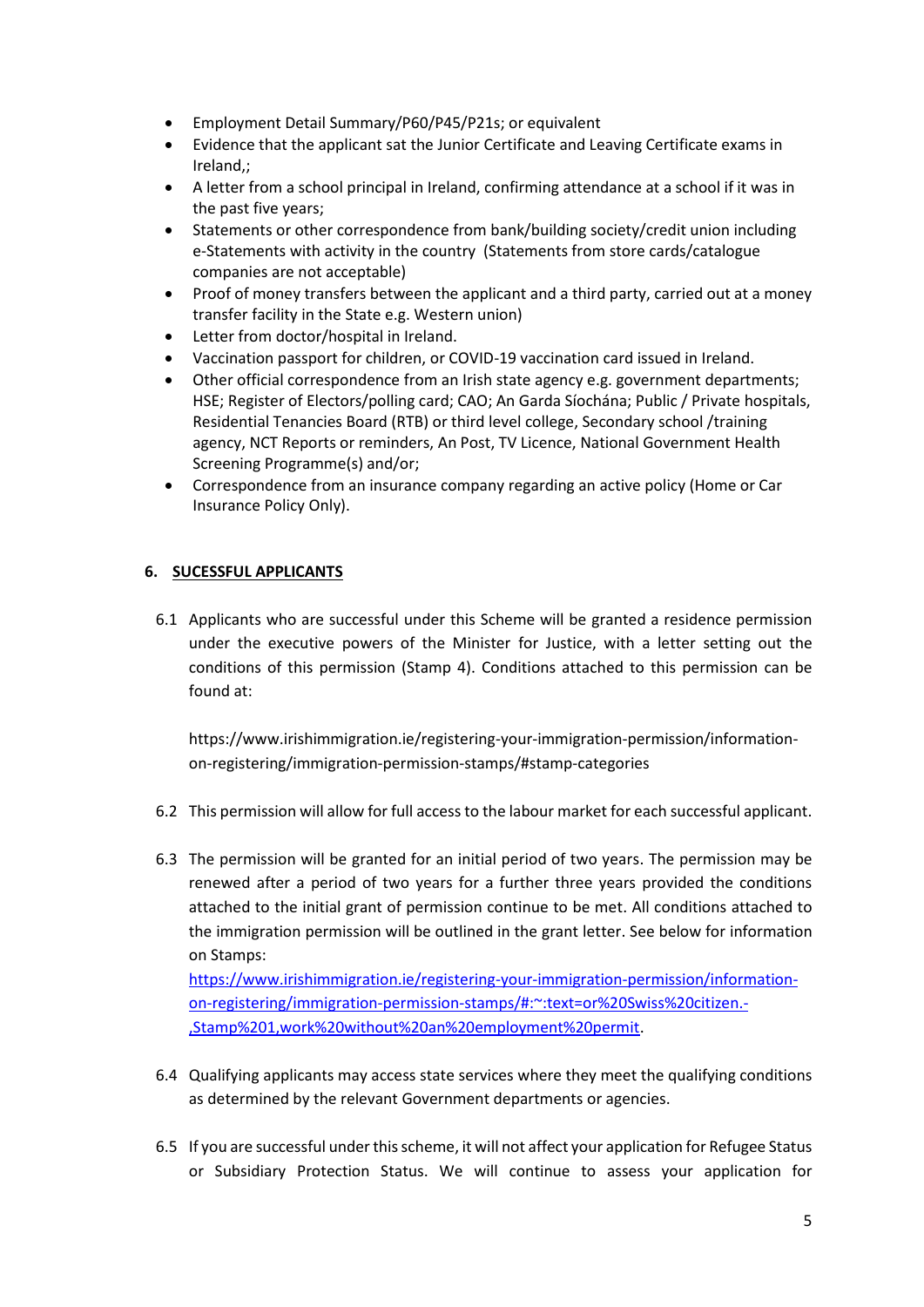International Protection. If we decide to grant you Refugee Status or Subsidiary Protection status, you will receive a letter granting you that status. If your application for Refugee Status or Subsidiary Protection status is refused, you will continue to retain the Stamp 4 granted under this scheme, provided that you comply with the conditions attached to the permission. You will still have the right to appeal the decision on your Refugee Status or Subsidiary Protection status to the International Protection Appeals Tribunal (IPAT) under the single procedure.

6.6 A successful applicant may choose to withdraw an existing International Protection application solely at their own discretion.

### **7. UNSUCCESSFUL APPLICANTS**

- 7.1 It should be noted that where an application under this scheme is refused by officers of the Minister, reasons will be given for any refusal and will be based on not meeting one or more of the above stated criteria. Reasons for refusal would include (but not be limited to) the following:
	- An applicant is not a current International Protection applicant.
	- An applicant is an International Protection applicant for less than the prescribed two years' time period.
	- An applicant fails to provide sufficient evidence that they have been residing continuously in the State
		- (taking into account the permitted absence of up to 60 days)
	- An applicant is not of good character/conduct.
	- An applicant's presence in the State is considered to pose a threat to national security.
	- An applicant submits false and/or misleading or inconsistent information or documentation.
	- The applicant already has an existing residence permission apart from the temporary residence certificate granted under the International Protection Act 2015
- 7.2 An unsuccessful applicant may choose to appeal this decision via an online application form. If an application is refused, officers of the Minister will write to the applicant at the address provided in their application, setting out the reasons for refusal, the right of the applicant to appeal the decision and the process for appeal.

### **8. APPEALS PROCESS**

8.1 It should be noted that where an application under this scheme is refused, reasons will be given for any refusal and will be based on not meeting one or more of the above stated criteria.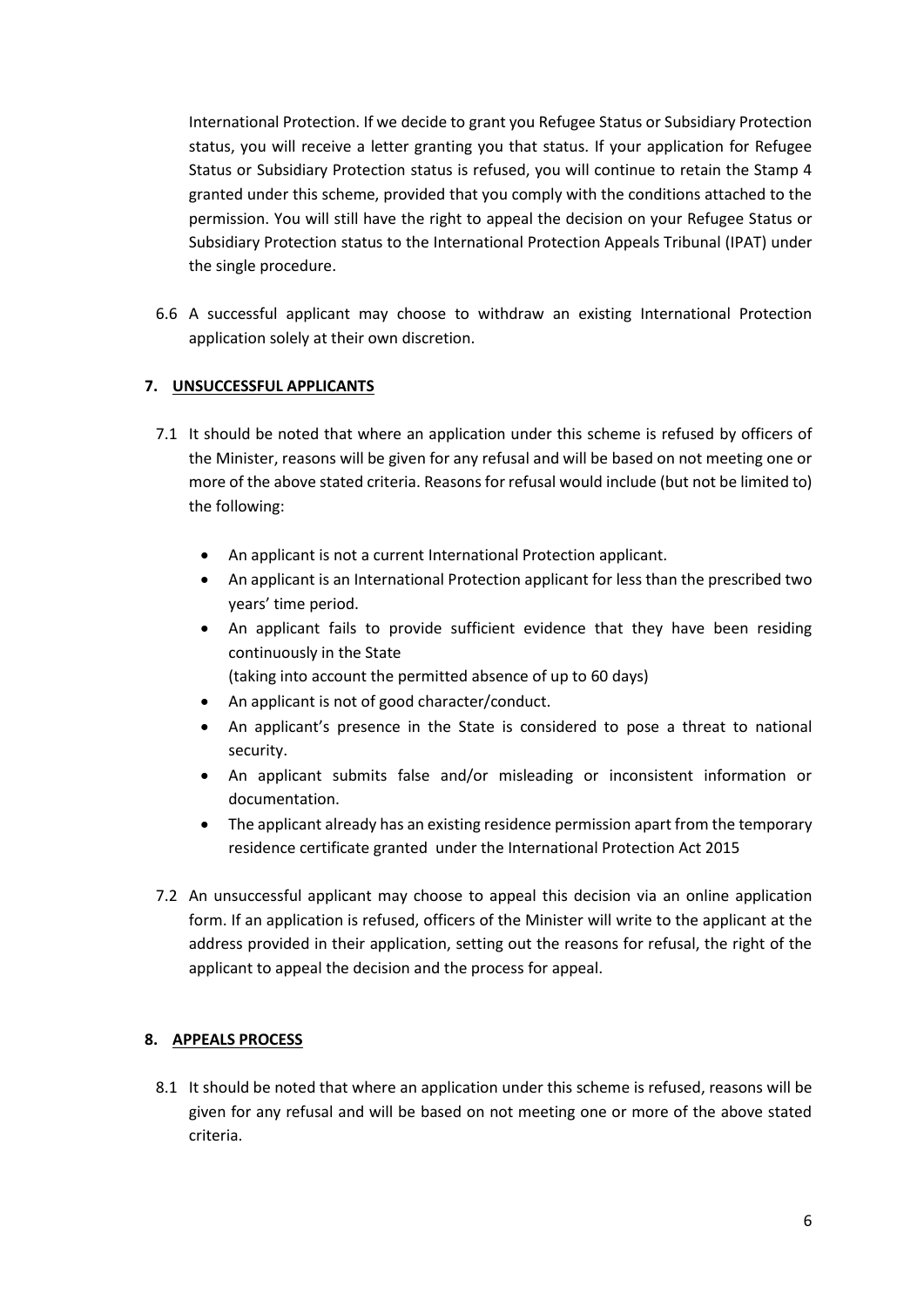- 8.2 Where an application is refused the applicant may make an appeal to the Immigration Service. The appeal may be submitted to the Immigration Service by the applicant or by a legal representative of the applicant, supported by a letter of authority to act on behalf of the applicant. Appeals will only be accepted via the online appeal form. Appeals must be fully completed and submitted within 30 working days of the date of issue of the decision by the officer of the Minister. Applications left in draft will not be processed by the Immigration Service. Late appeals will not be accepted.
- 8.3 The reasons for the appeal should be set out and may be supported by documentary evidence, statements etc. additional to the documents submitted with the earlier application and it is the responsibility of the applicant add/or the legal representative to identify and submit whatever documents they deem appropriate in support of the appeal.
- 8.4 The appeal will be considered by a different officer. The officer determining the appeal may either confirm the original decision or grant a residence permission under this scheme.
- 8.5 The application and any appeal will be considered within the parameters of the scheme outlined.

### **9. FEES**

There are no fees for an application under this scheme.

#### **10. DATA PROTECTION**

- 10.1 Having regard to Data Protection legislation, the Department of Justice will treat all personal data provided by applicants under the proposed Scheme in accordance with the Department's Data Protection Policy: [www.justice.ie/en/jelr/pages/data\\_protection](http://www.justice.ie/en/jelr/pages/data_protection)
- 10.2 Applicants will be asked to furnish only that personal data which is necessary to fulfil the Department's role in implementing the Scheme.
- 10.3 The Data Protection Privacy Notice has been prepared which sets out, *inter alia*, the lawful basis for the collection of the personal data, its purpose, with whom the personal data may be shared, storage, retention, etc.
- 10.4 In making a determination on an application it may be necessary to disclose personal data to a third party or to third parties or to verify documentation with the issuing authority (Other Government Departments, An Garda Síochána, State Agencies, Policing and/or Immigration authorities in other jurisdictions, other persons or organisations referenced by applicants in their application)

### **11. REGISTRATION PROCESS**